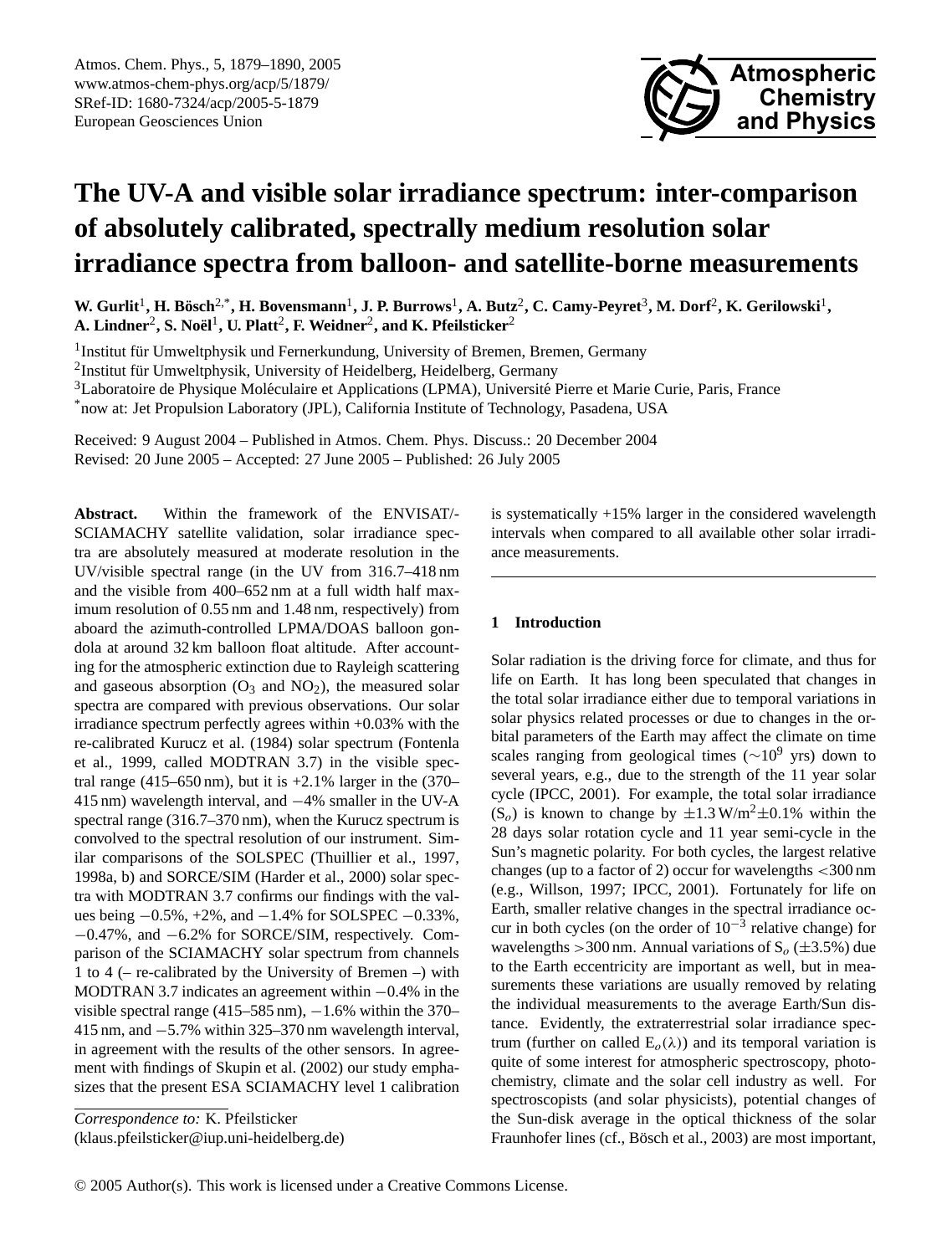since sensitive UV/visible spectroscopy in planetary atmospheres largely relies on removing the Fraunhofer lines in ratioed spectra. To date little is known about the Sun disk average spectroscopic parameters and in particular about the temporal and spatial variability of individual Fraunhofer lines.

In the past two decades, information on the solar constant and  $E_o(\lambda)$  were collected by a large number of space-borne, air-borne and ground-based instruments (e.g., Neckel and Labs, 1984; Kurucz et al., 1984, 1992; Wehrli, 1985; Brault and Neckel, 1987; Thuillier et al., 1997, 1998a, b; Harrison et al., 2003). To date, a consensus on  $E_o(\lambda)$  could only be achieved within few percents in the UV-A and visible spectral range, primarily due to given problems with the absolute calibration of radiation measurements, long term drifts of the various employed sensors, and resulting inter-calibration errors.

For the present study most important are the high resolution spectrum measured by Kurucz et al. (1984) calibrated with Neckel and Labs (1984) solar line data which forms the basis for the WMO consensus (Wehrli, 1985), and the recent spectro-radiometrically re-calibrated Kurucz et al. solar spectrum (Fontenla et al., 1999, in the manuscript briefly called MODTRAN 3.7) using spectro-radiometric data from the space-borne SOLSPEC instrument, (Thuillier et al., 1997, 1998a, b). These spectra are compared with our balloon-borne  $E_o(\lambda)$ -measurements conducted at 32 km altitude. Unfortunately, our  $E_o(\lambda)$  spectrum can not be compared with  $E<sub>o</sub>(\lambda)$  recently inferred by Harrison et al. (2003), since the authors did not make their solar spectrum available to the public.

Here direct Sun observations of the LPMA/DOAS payload (Limb Profile Monitor of the Atmosphere and Differential Optical Absorption Spectroscopy) are used to absolutely infer  $E_o(\lambda)$  in 2 wavelength intervals in the UV/visible spectral range (316.7–418 nm, 400–652 nm). During past balloon flights the primary scientific objective of the LPMA/DOAS payload was the simultaneous measurement of profiles of atmospheric trace gases which are of interest for the ozone chemistry, such as  $O_3$ ,  $O_4$ , NO, NO<sub>2</sub>, HNO<sub>3</sub>, BrO, OClO, HCl, ClONO<sub>2</sub>, IO, OIO, CO, CO<sub>2</sub>, ... (for details of the instruments and the measurements see Camy-Peyret et al., 1993; Payan et al., 1998; Harder et al., 1998, 2000; Ferlemann et al., 1998, 2000; Bösch et al., 2001, 2003; Pfeilsticker et al., 2000, 2001). The used instrumentation and observation geometry provided by the balloon gondola are also ideally suited to support precise  $E_o(\lambda)$ -measurements. Our in-flight measured  $E_o(\lambda)$  is corroborated by a spectroradiometric calibration of the deployed spectrometers using on-site calibration instruments prior to the balloon flights. The  $E_0(\lambda)$ -measurement includes suitable corrections to the atmospheric extinction, which is based on Langley's method in order to account for the residual atmospheric extinctions due to Rayleigh- and Mie-scattering, and trace gas absorptions of  $O_3$ ,  $NO_2$ ,  $BrO$ , ...

In the past 2.5 years SCIAMACHY (Scanning Imaging Absorption Spectrometer for Atmospheric CHartographY) has been monitoring daily  $E_0(\lambda)$  within the 220– 2380 nm wavelength range. These observations form a unique, and unprecedented set of  $E<sub>o</sub>(\lambda)$ -measurements when carefully validated. Intentionally, our balloon-borne  $E_o(\lambda)$ measurements are primarily motivated to validate those of the SCIAMACHY instrument (e.g., Burrows et al., 1995; Frerick et al., 1997; Bovensmann et al., 1999), but due to their high quality they are evidently suitable to test previous  $E_0(\lambda)$ -measurements and their derivates (e.g., Kurucz et al., 1984; Neckel and Labs, 1984; Wehrli, 1985; Fontenla et al., 1999; Thuillier et al., 1997 1998a, b; Harrison et al., 2003).

Here we report on UV/visible  $E_o(\lambda)$ -measurements from SCIAMACHY and the LPMA/DOAS balloon instruments. Results of the near-IR  $E<sub>o</sub>(\lambda)$ -measurements will be reported elsewhere.

The present study is organized as follows: In Sect. 2, we describe and discuss the employed methods. Section 3 is devoted to the description of the absolute calibrations of the balloon-borne and the SCIAMACHY instrument. Section 4 reports on the field observations, and Sect. 5 discusses the results. Finally, Sect. 6 closes the study with concluding remarks.

# **2 Methods**

### 2.1 The LPMA/DOAS payload

The azimuth-controlled French/German LPMA/DOAS gondola carries 3 optical spectrometers (two grating DOAS spectrometers from the Institut für Umweltphysik, University Heidelberg, Germany and a Bomen FT-IR from the Laboratoire de Physique Moléculaire et Applications (LPMA) at the Universite Pierre et Marie Curie, Paris, France). The set ´ of spectrometers covers the wavelength range from 316.7 nm to 2400 nm, being more or less the same wavelength range as the SCIAMACHY instrument encompasses (for the balloon payload and deployed instruments see Camy-Peyret et al., 1993 and Ferlemann et al., 2000, and for SCIAMACHY Bovensmann et al., 1999). The balloon payload's azimuth control is based on technologies developed by the Observatoire de Genève in the past 20 years (Huguenin, 1994). The scanning of the solar disk during the flight is performed by an automated telescope, in detail described by Hawat et al. (1998). The telescope is equipped with two coated plane aluminium (Al) mirrors that allow a pointing to the center of the solar disk within 1'. It provides a parallel beam of about 10 cm in diameter to the three spectrometers. Furthermore, all angles relevant for the gondola and Sun-tracker orientation relative to the Sun are recorded, an information which is necessary for the attitude control of the measurements.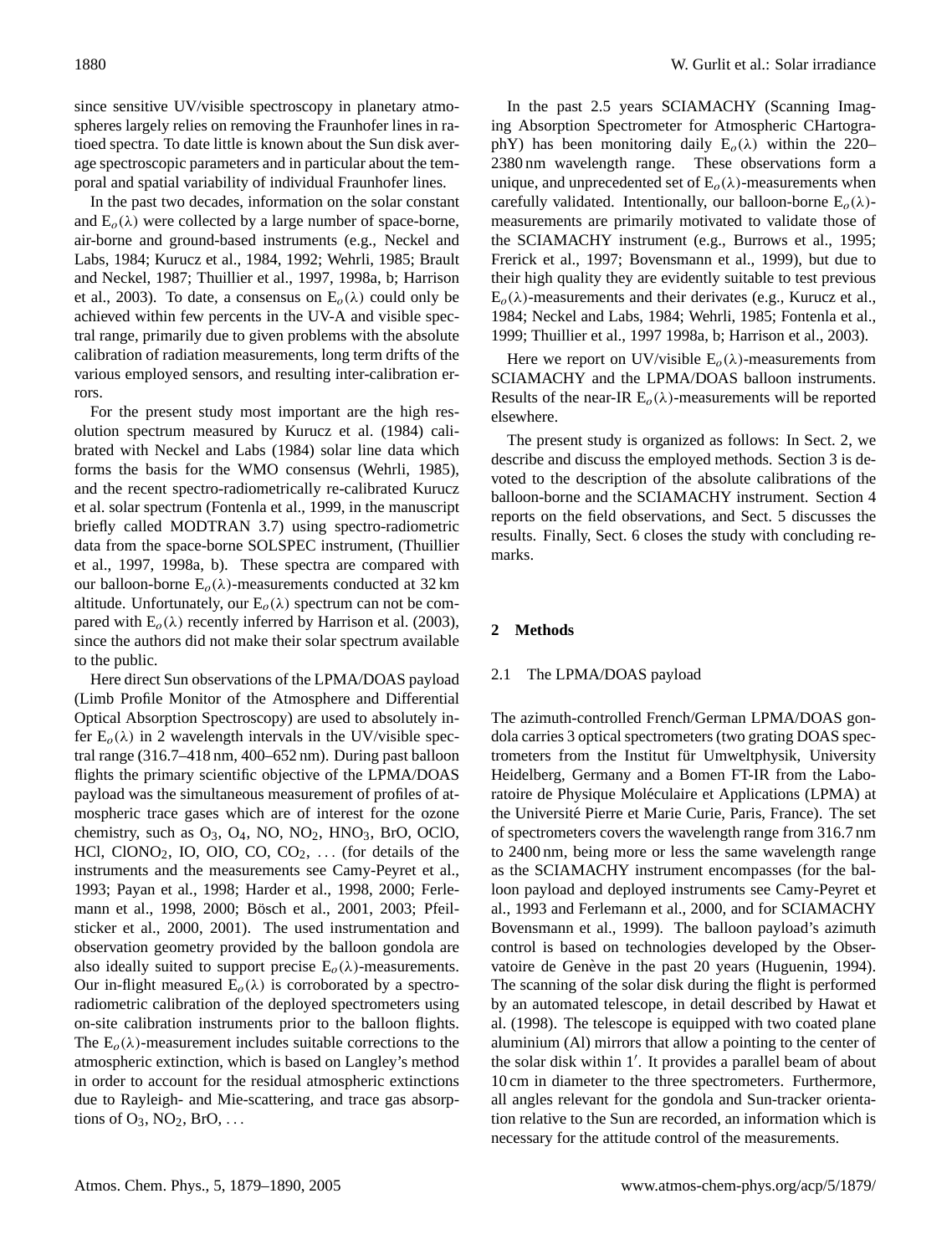### 2.2 The DOAS instrument

Since the details of the DOAS spectrometer have already been described elsewhere (Ferlemann et al., 2000), here only a short description of its key features is given. Two small (light intake) telescopes are mounted at the outer edge of the parallel solar beam provided by the Sun-tracker. They are equipped with appropriate filters, lenses, diffusers and skimmer plates which provide a field of view, FOV=10° and 16◦ , f/5.7 and f/3.5 for the UV and visible instruments, respectively. This optical arrangement of the telescopes allows observation of the full solar disk (0.55°, f/55), which is necessary for reliable atmospheric trace gas measurements and radiometric calibrated  $E<sub>o</sub>(\lambda)$ -measurements (Bösch et al., 2003). From the telescope exits, two quartz fibre bundles conduct the collected light into two grating spectrometers. Both spectrometers are mounted into an evacuated, and thermostated spectrometer housing  $(0.0\pm0.3\degree\text{C})$ , a feature which keeps the optical imaging reasonably constant during the balloon flights. The exits of the quartz fibre bundles form rectangular slits  $(125 \mu m)$  in width and 2.5 mm in height). Holographic gratings disperse the solar light onto photodiode detector arrays in the respective wavelength intervals (UV: 316.7–418 nm and visible: 400–652 nm). The width of the slits  $(125 \mu m)$  corresponding to the width of 5 photodiode pixels) are chosen to provide full width half maximum (FWHM) resolutions of 0.45 nm (or ∼0.112 nm/diode), and 1.48 nm (or ∼0.257 nm/diode) for the UV and visible instrument, respectively. The light is detected by two state of the art 1024 element photodiode array detectors cooled to −10◦C with on-chip integrated Peltier elements (Hamamatsu S5931-1024N). The frequently used sapphire window – usually used to protect the photodiode array surface – is removed to avoid disturbing reflections of the incoming light, a measure decreasing the unwanted spectrometer stray light. The photodiode outputs are pre-amplified and fed into two 16 bit A/D converters and read-out by two 68332-CPU driven controller devices. The total read-out time of the electronics is about 60 ms for 1024 diodes allowing us to record individual spectra within ∼100 ms. Both 68332-CPU controllers are supervised by a 486-PC single board which also controls the onboard data storage as well as the communication to the ground station via telemetry/telecommand.

#### 2.3 The ENVISAT/SCIAMACHY instrument

SCIAMACHY deployed onboard the ESA ENVISAT satellite is an optical spectrometer designed to measure sunlight, transmitted, reflected and scattered by the Earth atmosphere or surface in the ultraviolet, visible and near infrared wavelength region (240 nm–2380 nm) at moderate spectral resolution (0.2–1.5 nm). ENVISAT was launched into orbit from Kourou on 28 February 2002 on a Sun synchronous orbit with an equator crossing time at roughly 10:00 LT. SCIA-MACHY measures the absorption, reflection and scattering characteristics of the atmosphere by monitoring the extraterrestrial solar irradiance and the upwelling radiance observed in different viewing geometries. The ratio of measured  $E_o(\lambda)$ and the upwelling radiance is inverted to provide information about the amounts and distribution of important atmospheric constituents, which absorb or scatter light, and the spectral reflectance (or albedo) of the Earth's surface (for details on the instrument see Burrows et al., 1995, Frerick et al., 1997 and Bovensmann et al., 1999, and for first measurements see Von Savigny et al., 2004a, b).

Several types of  $E_0(\lambda)$ -measurements are regularly performed by SCIAMACHY as part of the in-flight calibration and monitoring concept (e.g., Noël et al., 2003).

# 2.4 The calibration sources

For the absolute radiometric calibration, the following radiation sources and standards are used:

Calibrated NIST lamps: For the absolute calibration, a National Institute of Standards and Technology (NIST) FEL 1000 W irradiance standard Quartz Tungsten Halogen (QTH) lamp (serial number F-455) from OSRAM Sylvania is used as radiation standard (see below) (Walker et al., 1987). The lamp emits sufficient light in the 250–2400 nm wavelength range, with a maximum output at 900 nm, from a  $\sim$ 35 mm large spiral-wound filament. In the UV/visible spectral range (350–652 nm), the wavelength dependent radiometric accuracies range between 0.91%–1.09%, and the long term reproducibility is 0.87%–0.96% depending on the wavelength (for details see NIST report of calibration, 844/25 70 96-96- 1, 1997).

Sun simulator: Since the balloon-borne LPMA/DOAS spectrometers analyze the solar light from a parallel beam of 10 cm diameter, a Sun simulator for laboratory test measurements has been built. The Sun simulator consists of a small passively cooled reflective diffuser plate of 9.2 mm diameter which is uniformly illuminated by 4 stabilized 250 W reflector QTH lamps. The small diffuser plate is imaged into infinity through a  $200 \text{ mm}$  diameter,  $f=1000 \text{ mm}$ , offaxis parabolic mirror. It produces a collimated beam with a divergence of about 0.52◦ . The diffuser plate is mounted into the focus of the collimating mirror for the emission of a nearly homogeneous beam across its principal axis. In longitudinal direction, the beam homogeneity is given by the diameter of the reflective diffuser, the focal length of the parabolic mirror and the diameter of the parabolic mirror. In this region, the irradiance across the beam (diameter 12 cm) remains constant to within  $\pm 2\%$  and along the major beam axis it changes by less than 1%/m.

The long term stability of the Sun simulator (1%/24 h) is tested by regularly monitoring its output with a stabilized photometer, equipped with a bandpass filter centered at 400 nm and of 30 nm band width. For intermediate radiometric standard, a small and thermostated Ocean Optics USB-2000 spectrometer, equipped with a PTFE diffuser plate light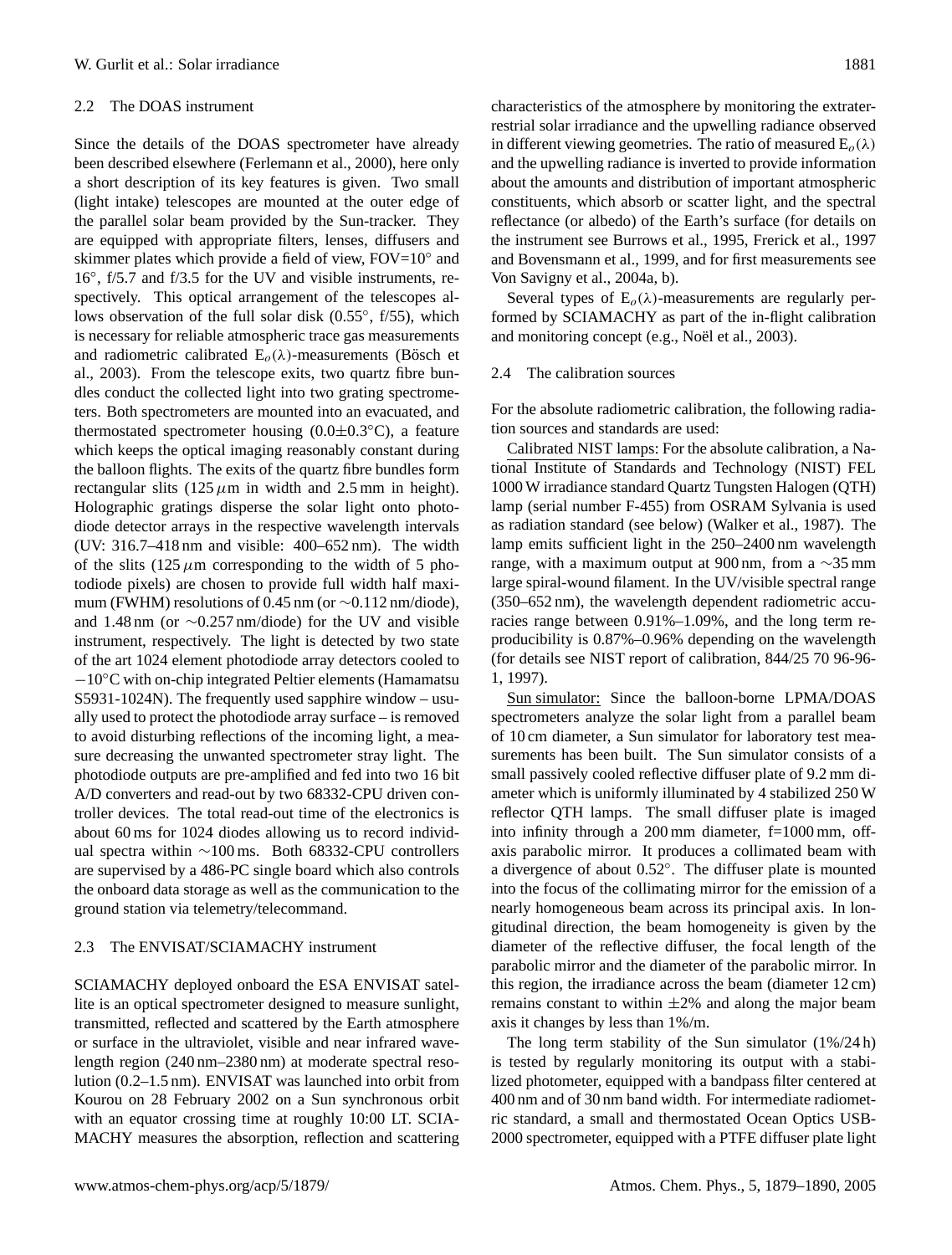intake telescope is used in cross calibration exercises (see below).

Prior to the absolute calibration of the in-flight spectrometers, the NIST lamp is used to calibrate the output of the Sun simulator using the Ocean Optics USB-2000 spectrometer. The cross calibration involves two steps. First, the Ocean Optics USB-2000 spectrometer is calibrated with radiation measurements taken from the absolutely calibrated NIST lamp. For this purpose, the NIST lamp, the USB-2000 spectrometer entrance optics, and the Sun simulator beam center are properly aligned on an optical bench. Later a light trap is installed in between the turned-off Sun simulator and the NIST lamp. Calibration of the USB-2000 spectrometer is performed by directing its light intake optics into the center of the NIST lamp. Then the light trap and the NIST lamp are dismounted. Using the calibrated USB-2000 spectrometer, the beam irradiance of the Sun simulator is measured as a function of distance by moving the entrance optics of the USB-2000 spectrometer along the Sun simulator beam. The measurements provide information on the Sun simulator beam homogeneity, and on its absolute irradiance as function of beam position. The whole set of inter-calibrated instruments (NIST lamp, Sun simulator and the USB-2000 spectrometer) is further used to calibrate both DOAS spectrometers. Evidently, the set of instruments allows a closed loop calibration using either the NIST lamp or the calibrated Sun simulator as standard (see Sect. 3).

# **3 Absolute radiometric calibration of the field instruments**

3.1 Calibration of the DOAS spectrometers

The LPMA/DOAS payload represents an optical system with 4 subsystems: (1) the Sun-tracker, (2) the LPMA Fourier Transform instrument, (3) the DOAS UV and (4) visible telescope. Ideally, all these optical devices should exactly point into the same direction, but in reality they are only more or less well aligned.

The pre-flight absolute calibration of the LPMA/DOAS spectrometers involves the following 5 steps:

1. The optical alignment of all 3 spectrometers is individually optimized by maximizing the received solar light when the Sun-tracker points to the solar disk's center. This "best" position of the Sun-tracker is documented by imaging the solar disk with a CCD camera, which is mounted into the viewing direction of the Sun-tracker. The Sun-tracker's maximum signal position is referred to as the Sun-tracker "zero position". After this procedure is performed, small misalignments (pointing errors) of each of the 3 spectrometers with respect to the Sun-tracker zero position may however, remain.

- 2. In the second step, the relative alignment of the optical axis of each spectrometer and the Sun-tracker are tested using the Sun simulator. For this purpose, the beam of the Sun simulator is directed towards the Sun-tracker which is kept in its "zero" position. Information on remaining misalignments of the spectrometer's optical axis with respect to the Sun-tracker "zero position" is further gained by varying the azimuth and elevation angles of the Sun-tracker (within the possible limits given by the set-up, see point 5 below) and by monitoring the spectra of the Sun simulator. Then the received maximum signal defines the misalignment of each spectrometer and the necessary pointing corrections.
- 3. After quantification of the pointing errors for the different spectrometers (using the Sun simulator as a small light source positioned at infinity), both DOAS spectrometers can be absolutely calibrated with a point source (the NIST lamp) aligned at finite (known) distance. For this purpose an alignment diode laser and the NIST lamp are mounted on an optical bench (4 m long) which is installed roughly 3 m in front of the Suntracker. The relative alignment of each spectrometer light intake is measured by directing the laser beam first through the center of a moveable graticule (the socalled alignment-"jig" recommended by NIST; Walker et al., 1987), and the centers of the DOAS telescopes. For this purpose the alignment-"jig" is mounted into the NIST lamp holder on the optical bench. Further, the alignment-"jig" is replaced by the NIST lamp and the irradiance received by each spectrometer is maximized by turning the Sun-tracker into the maximum signal position of each spectrometer. In a next step, the NIST lamp is again replaced by the alignment-"jig". The optical axis defined by the alignment-"jig" and the DOAS telescope's centers is further geometrically measured by pointing with a theodolite through the graticule and each telescope center. The optical bench is fine adjusted by moving the graticule to different bench positions, while pointing with the theodolite through the graticule's center. After this procedure, the optical axis of each DOAS telescope is reproducibly defined relative to the optical bench. Further, using the theodolite and small retroreflectors positioned in front of the graticule and the telescopes, electro optical distance measurements are performed to within 0.1% precision. The knowledge of the distance between the calibration source and the telescopes is necessary for the calculation of the lamps irradiance at that distance (see point 4).
- 4. Before the final radiometric calibration can be made, the emission of the NIST-lamp is monitored using the flight spectrometers while moving the NIST lamp along the optical bench. This test provides information on the square distance behaviour of the measured irradiance E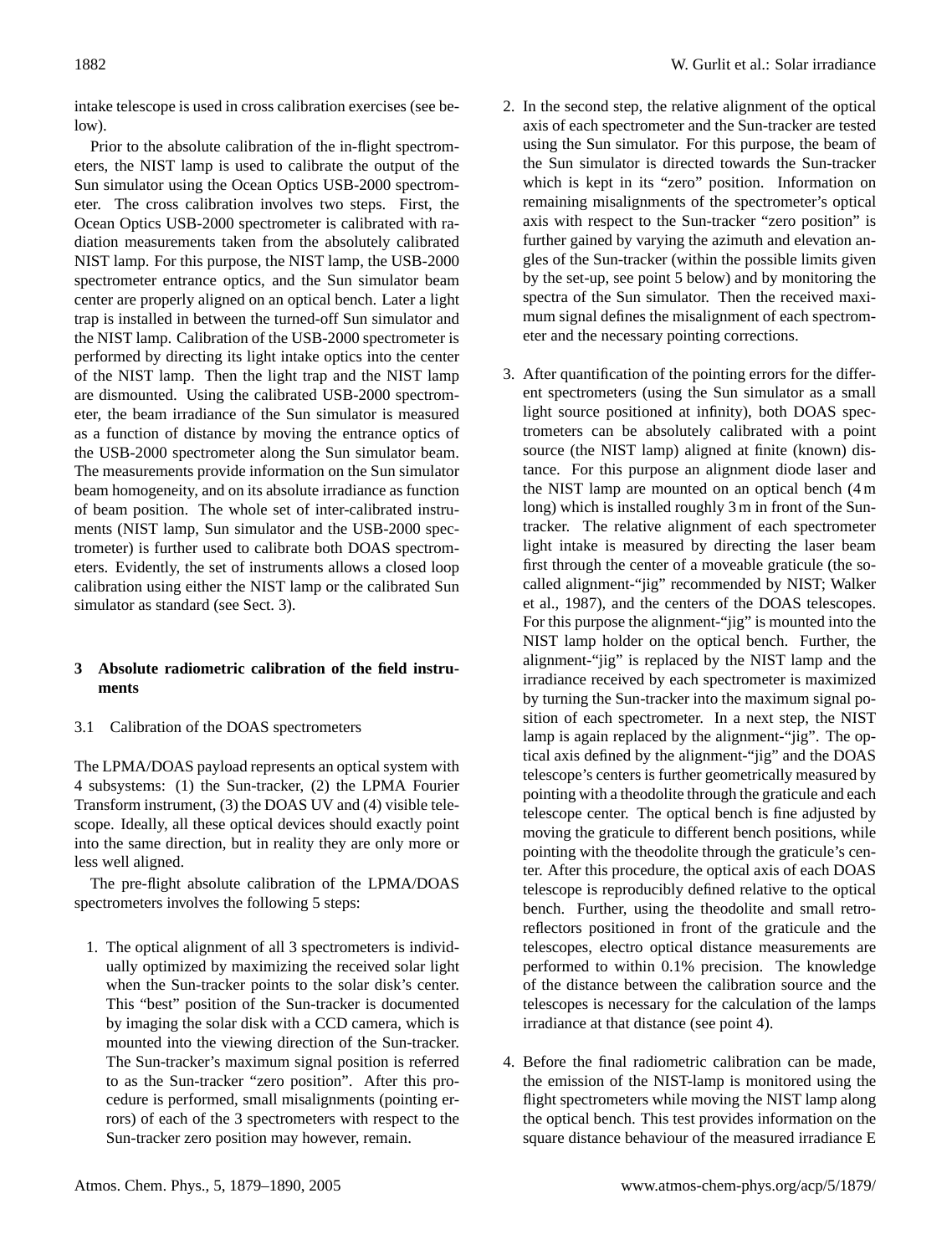| N <sub>0</sub> | error source                             | 340 nm     | $390 \,\mathrm{nm}$ | $500 \,\mathrm{nm}$ | $600 \,\mathrm{nm}$ |
|----------------|------------------------------------------|------------|---------------------|---------------------|---------------------|
|                | NIST lamp calibration                    | 1.09%      | 1.09%               | 0.91%               | 0.91%               |
| 2              | long term drift of the NIST lamp         | 0.96%      | 0.96%               | 0.87%               | 0.87%               |
| 3              | calibration procedure                    | 5.07%      | 3.29%               | 2.58%               | 2.48%               |
| $\overline{4}$ | UV/visible spectrometer stray light      | $0.2\%$    | 0.2%                | $0.1\%$             | $0.1\%$             |
| 5              | telescope mirror reflectivity correction |            |                     |                     |                     |
|                | and Langley correction error             | 0.51%      | 0.5%                | 0.36%               | 0.36%               |
|                | total error                              | $\pm$ 5.3% | $\pm 3.63\%$        | $\pm 2.89\%$        | $\pm 2.8\%$         |

**Table 1.** Error budget of the absolute  $E_0(\lambda)$ -measurements in the UV and visible channels of DOAS on the LPMA/DOAS payload.

for well aligned point sources. When varying the distance d from 412.5 cm to 571.9 cm the following deviations from the square distance irradiance relation are found for the UV and visible spectrometer, respectively: maximum deviation  $\pm 0.52\% / \pm 0.5\%$  with mean values of  $\pm 0.12\% / \pm 0.24\%$ . The small departures thus indicate the validity of our approach and that, laboratory stray light does not play a significant role in the calibration.

5. Since in the laboratory the whole optical set-up (the 500 kg gondola and the optical bench) can not be brought into all relative positions attained by the Suntracker and the Sun during a balloon flight (cf., the azimuth angle of the payload may change by as much as 15°, or the solar zenith angle may change from 65° to 95° before the Sun-tracker looses the tracking of the solar disk) the incident angle and wavelength dependent reflectivity of the Sun-tracker mirrors are measured in the laboratory by the SOPRA company (Paris/France) relative to the optical axis used in the absolute calibration. In fact, it is found that for the incident angles covered in the present study, the mirror reflectivity changes by as less <3%, therefore it is dealt with in the error budget (Table 1).

Table 1 summarizes the absolute errors in the absolute calibration of the DOAS-spectrometers and the  $E_0(\lambda)$ measurement (see Sect. 4.1). Arguable they are dominated by uncertainties arising from the calibration procedure (error source 3). The total error increases when going from the red into the UV-A spectral range, mostly because of the decreasing intensity the different calibration sources emit with decreasing wavelengths. This requires longer and longer signal integration periods (up to 15 min in the UV) in order to obtain reasonable signal to noise ratios for light detection. Although previous studies indicated that the used photodiode array detectors show a highly linear response for short integration times (seconds) typical in direct Sun spectroscopy, non-linearities, for example in the dark current, become more important with increasing integration time even though they are partly accounted for in the analysis (Ferlemann et al., 2000; Platt and Stutz, 2004). Therefore, a more accurate  $E_o(\lambda)$ -measurement would require more intense emitting standard lamps than available, in particular in the UV-A spectral range.

# 3.2 Absolute radiometric calibration of SCIAMACHY

The absolute radiometric irradiance calibration of SCIA-MACHY is based on the knowledge of two parameters: (1) a conversion factor for the measured detector signal (counts) and the absolute irradiance (or radiance), and (2) a correction factor taking into account the angular dependence of the mirror reflectivity and the Bi-directional Reflectance Distribution Function (BRDF) of the Elevation Scan Mechanism (ESM) diffuser. The first (throughput) factor is determined with the SCIAMACHY instrument under thermal vacuum conditions during several so-called "OPTEC" campaigns using NIST-calibrated lamps as irradiance reference and a combination of a NIST lamp and an external calibrated spectralon diffuser as radiance reference.

Since not all angular arrangements could be measured within the OPTEC campaigns, the second (scan angle dependent) factor is independently determined on 'a scanner module component level' under ambient conditions prior the OPTEC campaigns. More details about the SCIAMACHY calibration concept can be found in Frerick et al. (1997).

First comparisons of radiances and irradiances measured by SCIAMACHY with independent measurements indicated unreasonably large errors in its absolute radiometric calibration (Skupin et al., 2002). In order to resolve this problem, an extensive analysis of the radiometric on-ground calibration measurements of SCIAMACHY is performed, in which a new procedure is developed to recalculate some of the radiometric key data from existing end-to-end measurements. These calculations are primarily based on a subset of NASA integrated sphere measurements, performed within SCIAMACHY's radiance and irradiance validation during the OPTEC-5 period in 1999/2000. The employed integrating sphere is a  $20''$  diameter internally illuminated sphere coated with BaSO4. It has a long history of providing accurate absolute radiances for the NASA SBUV2 and TOMS satellites and is also used for the validation of the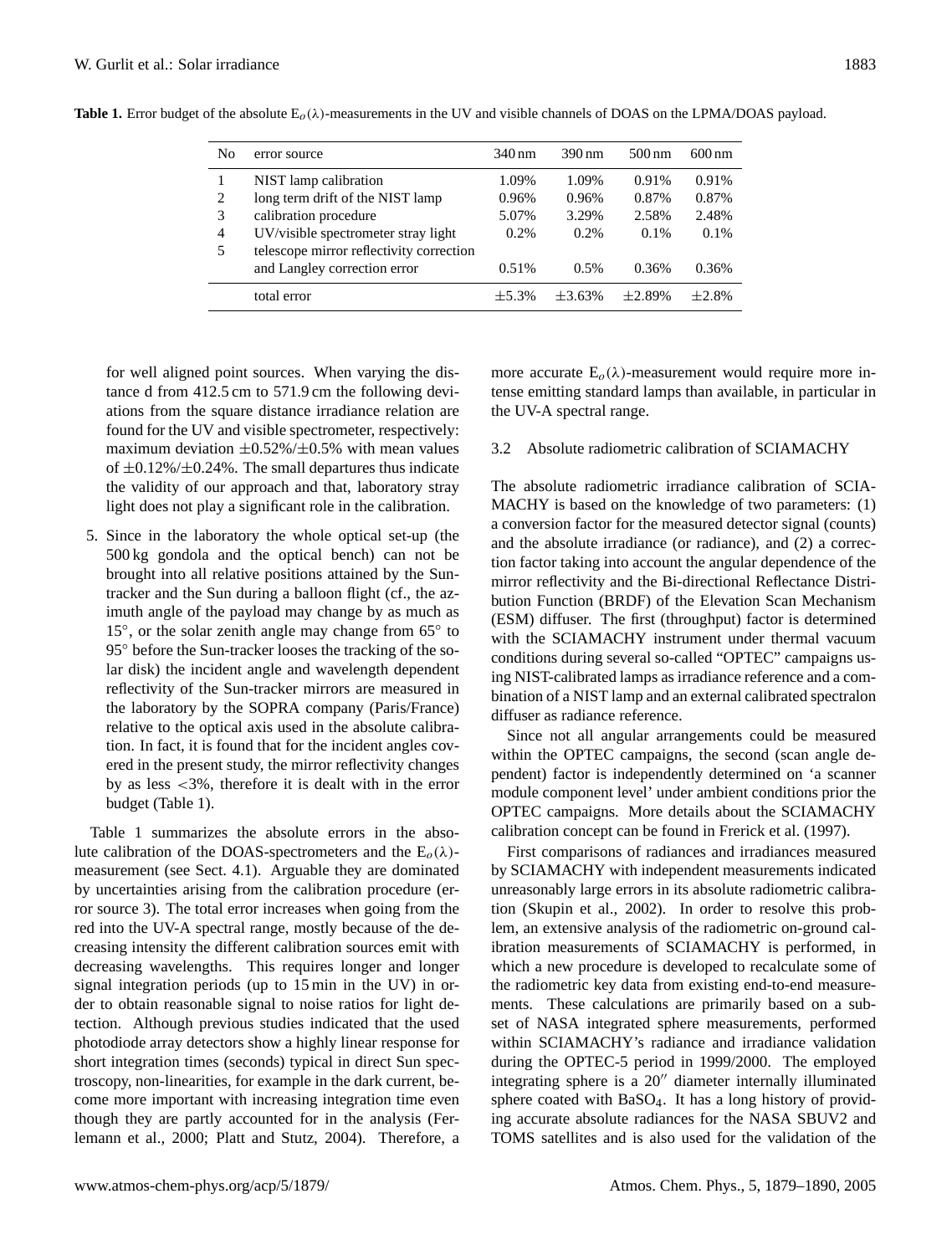| Date/Time       | Location                       | Geophys. Cond.   | Instrument  |
|-----------------|--------------------------------|------------------|-------------|
| 23 March 2003   | Kiruna                         | high-lat. spring | $LPMA+$     |
| $14:47 - 17:35$ | 67.9° N, 21.1° E               | sunset           | <b>DOAS</b> |
| 9 Oct. 2003     | Aire-sur-l'Adour               | mid-lat. fall    | $LPMA+$     |
| 15:39-17:09     | 43.7° N, $0.25$ ° W            | sunset           | <b>DOAS</b> |
| 24 March 2004   | Kiruna                         | high-lat. spring | $LPMA+$     |
| $13:55 - 17:35$ | $67.9^\circ$ N, $21.1^\circ$ E | sunset           | <b>DOAS</b> |

**Table 2.** Compendium of LPMA/DOAS balloon-borne solar irradiance spectra measurements.

GOME absolute radiance calibration. The inferred SCIA-MACHY key data show differences to the on-ground ambient measured and calculated BRDF key data of SCIA-MACHY's ESM diffuser. Using these new radiometric key data in the interpretation of in-flight measurements, significant improvements in the quality of the level-1 data products is achieved. From this improvement, a better quality of the SCIAMACHY level-2 data products can also be expected.

## **4 Field observations**

# 4.1 The LPMA/DOAS  $E_0(\lambda)$ -measurements

Prior to the balloon flights (see Table 2), the 3 balloon spectrometers are carefully calibrated with the on-site instrumentation and procedure described in Sects. 2.4 and 3.1. The LPMA/DOAS calibration procedure includes direct Sun observations at the ground during sunrise and sunset. These observations are used to control the optical alignment of the instruments (the Sun-tracker, and the spectrometer light intakes) installed aboard the gondola. Moreover the solar spectra recorded at the ground can also be used for comparisons with the in-flight taken spectra. Comparing both sets of data may provide new insights into total atmospheric scattering and absorption. This issue is particularly important to improve our understanding on the atmospheric absorption of the solar radiation, a scientific problem being intensively debated in the past years (e.g., Kerr, 1995; Arking, 1996; Harrison et al., 2003). These investigations will be reported elsewhere.

In the data analysis, the raw solar spectra measured during several balloon flights at balloon float altitude are first corrected for the so-called offset and dark current of the diode array detectors.

Further, the measured solar spectra need small but quantifiable corrections to account for the residual line-of-sight (LOS) atmospheric extinction (Rayleigh scattering) and absorption  $(O_3$  and  $NO_2)$ . Owing to the balloon's high float altitude (30.5–32.5 km) and moderately large solar zenith angles (in the range of 83◦–88◦ ), the total LOS air mass  $(<2.5 \cdot 10^{24} \text{ molecules/cm}^2$ ) is very small compared to ground-based measurements. The corrections employed in



**Fig. 1.** Measured solar irradiance ratio  $(\ln[E(\lambda)/E_o(\lambda)])$  for UV spectrometer at 3 wavelengths (upper panel: 326.7 nm, middle panel: 351.8 nm, lower panel: 391.4 nm) inferred for the Aire-surl'Adour/France measurement around ∼32 km (83◦<SZA<88◦ ) on 9 October 2003. The data in black show the measured ln[E( $\lambda$ )/E<sub>o</sub>( $\lambda$ )], the data in blue, green and red after accounting for Rayleigh scattering,  $O_3$  absorption, and  $NO_2$  absorption, respectively. The open grey data are discarded in the Langley regression (for details see text) and the black lines show the regression to the Langley corrected data.

the present study rely on extrapolations to zero air mass of the calculated (Rayleigh) or DOAS-measured (for  $O_3$  and NO2) atmospheric extinction as a function of LOS (Langley's method) (Figs. 1 and 2).

The total LOS air masses are calculated from in-situ measured pressure (p) (accuracy 0.1 mbar) and temperature (T) (accuracy 0.5 K), atmospheric model based T and p-profiles from the European Centre for Medium Range Weather Forecast (ECMWF) above balloon float altitude, and the Sun's ephemeris, using a ray tracing model. The lab-owned model accounts for a fully spherical and refractive atmosphere. From comparisons of the calculated air masses, and the known uncertainties in the atmospheric T and p profiles, the total accuracy for the LOS air mass is estimated to better than ±5%. Second, the measured spectra are corrected for the wavelength dependent Rayleigh scattering using the Rayleigh scattering cross section of Penndorf (1957), and the absorption of ozone and  $NO<sub>2</sub>$  inferred from DOAS LOS absorption measurements of both gases (Ferlemann et al., 1998, 2000; for details on DOAS see Platt and Stutz, 2004). The accuracies for the LOS absorption of  $O_3$  and  $NO_2$  are estimated to  $\pm 2\%$  and  $\pm 5\%$ , respectively.

As indicated in Figs. 1 and 2, the extinction corrections are not able to completely remove the small curvature in the measured irradiance vs total air mass plots, a finding which made us to speculate on the wavelength and angle dependence of the Sun-tracker mirrors (not correctly accounted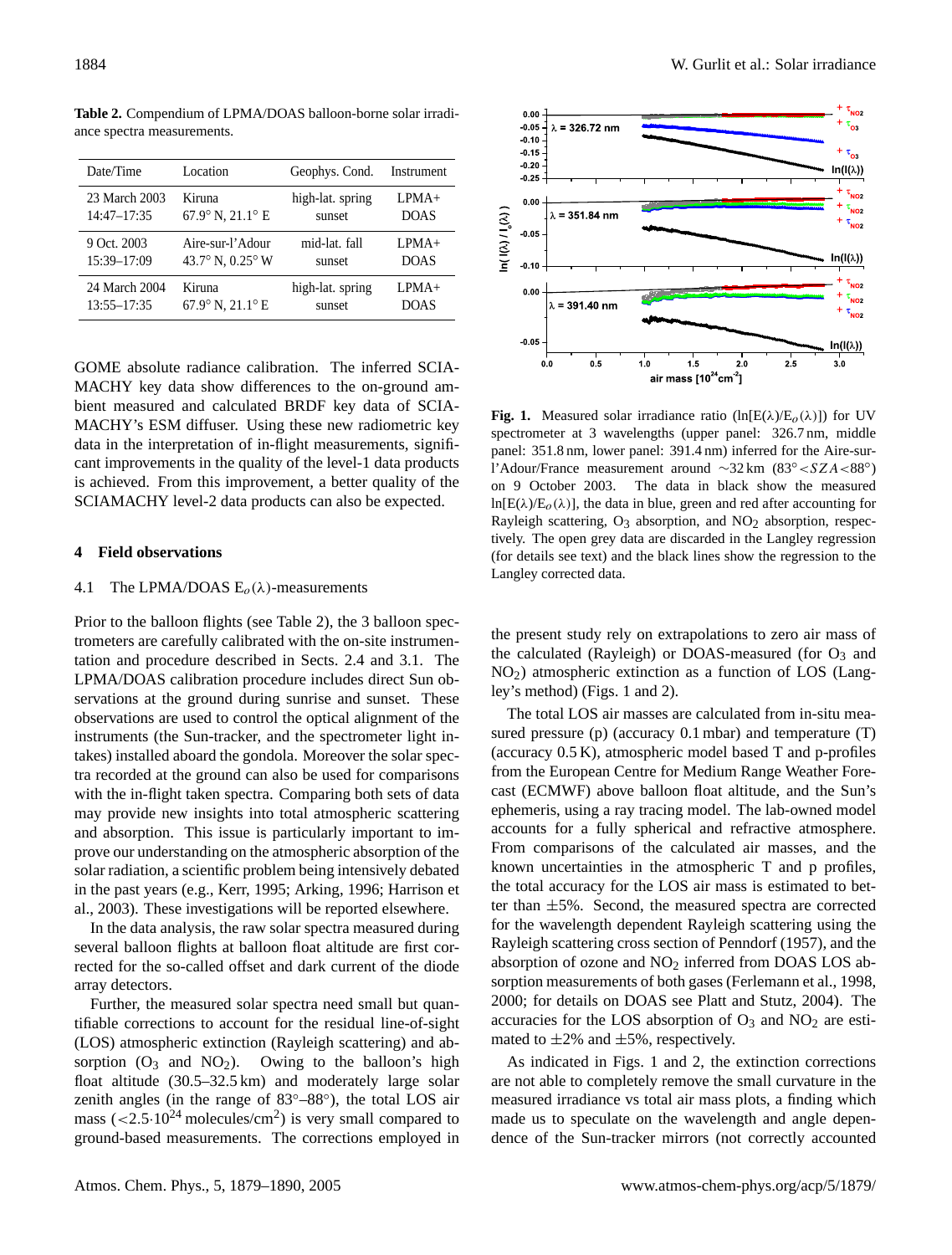for). Further from the comparison of the Sun-tracker mirror reflectivity and Langley corrected irradiance data in the overlapping wavelength range of the UV and visible instrument (400–418 nm), it is found that for LOS air masses  $\langle 2.10^{24} \text{ molecules/cm}^2$  the UV channel shows an unreasonable decline in the measured  $E_o(\lambda)$ . This decline corresponds to an apparent increase in the inferred optical thickness (OD) of  $\Delta$ OD=0.012 for a change in LOS air mass from 1 to  $2.10^{24}$  molecules/cm<sup>2</sup>. This finding points to an extra low reflectivity spot on the Sun-tracker mirrors seen by the UV telescope for elevation mirror incident angles larger than 47.5°. Therefore in the further analysis, the UV data measured for LOS air masses  $\langle 2.10^{24} \text{ molecules/cm}^2$  are discarded (the open symbols in Fig. 1). Also, since at present the reason for the remaining small curvatures in the Langley plots is not totally clear but fortunately small (maximum  $\Delta OD \leq 0.008$ in the UV channel), the corresponding uncertainties are dealt with in the error budget of the measurement (Table 1). Finally, the inferred  $E_0(\lambda)$  is also corrected for the varying Sun Earth distance, cf. by −0.27% for the 9 October 2003 flight.

# 4.2 The  $E_o(\lambda)$ -measurement by SCIAMACHY

Absolute  $E_o(\lambda)$ -measurements of SCIAMACHY are performed in the ESM diffuser measurement cycle, on a daily basis. After the data are transmitted to the ground, they are processed by ESA which provides so called level I products to the users, including calibrated  $E_o(\lambda)$  spectra. For the present study, alternatively the SCIAMACHY  $E_0(\lambda)$  calibration from ESA, or the re-calibrated version of the IUP-Bremen is used for the ESA verification data set product from orbit 2499 (measured on 22 August 2002 and processed in November 2003). The ESA irradiance data set is currently expected to provide the best quality of the operational data.

For comparison with the correlative data, the SCIA-MACHY  $E<sub>o</sub>(\lambda)$ -measurements are scaled to the mean Sun-Earth distance. Since the SCIAMACHY instrument has proven to be radiometrically very stable over time (Noël et al., 2003), no instrument degradation correction is applied to the data.

An additional correction is applied to the operational  $E<sub>o</sub>(\lambda)$  considering the new results of the re-analysis of the onground calibration data performed by the IUP-Bremen (see Sect. 3.2). Using this correction, the radiometric key data used by the operational processing are essentially replaced. The quality of the IUP-Bremen correction is currently under investigation, and therefore the results presented here are still of 'preliminary' nature. It is found, however, that the corrected SCIAMACHY  $E<sub>o</sub>(\lambda)$  are in good agreement with the MODTRAN 3.7  $E<sub>o</sub>(\lambda)$  data in the visible channel (see below). The error of the IUP-Bremen corrected  $E_o(\lambda)$  is primarily arising from uncertainties in the on-ground calibration as indicated by consistency checks. They are expected to be in the order of 3–4% in the visible region somewhat larger in the UV.



**Fig. 2.** Measured solar irradiance ratio  $(\ln[E(\lambda)/E_o(\lambda)])$  for visible spectrometer at 3 wavelengths (upper panel: 451.6 nm, middle panel: 544.6 nm, lower panel: 580.9 nm) inferred for the Airesur-l'Adour/France measurement at ∼32 km (83◦<SZA<88◦ ) on 9 October 2003. The data in black show the measured  $\ln[E(\lambda)/E_{0}(\lambda)]$ . The data in blue, green and red after accounting for Rayleigh scattering,  $O_3$  absorption, and  $NO_2$  absorption, respectively. The black lines show the regression to the Langley corrected data.

### **5 Results and discussion**

Even though it is known that the solar activity does not greatly influence  $E_o(\lambda)$  in the considered wavelength ranges (e.g., Willson, 1997; IPCC, 2001), it is worthy to recall that prior to our balloon flight in early October 2003 the solar activity was low (for details see [http://www.dxlc.com/solar/](http://www.dxlc.com/solar/history/hist2003.html) [history/hist2003.html\)](http://www.dxlc.com/solar/history/hist2003.html), in particular when compared to the extreme solar activities reported for the year 2003 (see [http://](http://sec.noaa.gov/ace/ACErtsw_home.html) [sec.noaa.gov/ace/ACErtsw](http://sec.noaa.gov/ace/ACErtsw_home.html) home.html). Therefore, our measurement on 9 October 2003 can be regarded to be performed at moderately quiet Sun.

Figure 3 compares the UV/visible  $E_o(\lambda)$  spectra inferred from (a) our balloon observations (upper panel), (b) SCIA-MACHY in channels 1 to 4 using the ESA (upper trace in panel b) and the IUP-Bremen calibration (lower trace in panel b), (c) inferred from SOLSPEC (Thuillier et al., 1997, 1998a, b), (d) from Kurucz et al. (1984) with updates recently given by Fontenla et al. (1999), and (e) from SORCE/SIM (Harder et al., 2000). Most striking features of the comparison are the exceedingly large  $E_o(\lambda)$  of SCIAMACHY (a) in the 597–605 nm wavelength range, and (b) in the whole UV/visible spectral range (upper trace in panel b) of the ESA calibration. While at present the reason for the former finding became clear in the meantime (etaloning) and has been removed in the Bremen calibration, finding (b) clearly points to a systematic error in the ESA level 1 calibration. Unravelling such errors, however, is one of the purposes of the present study.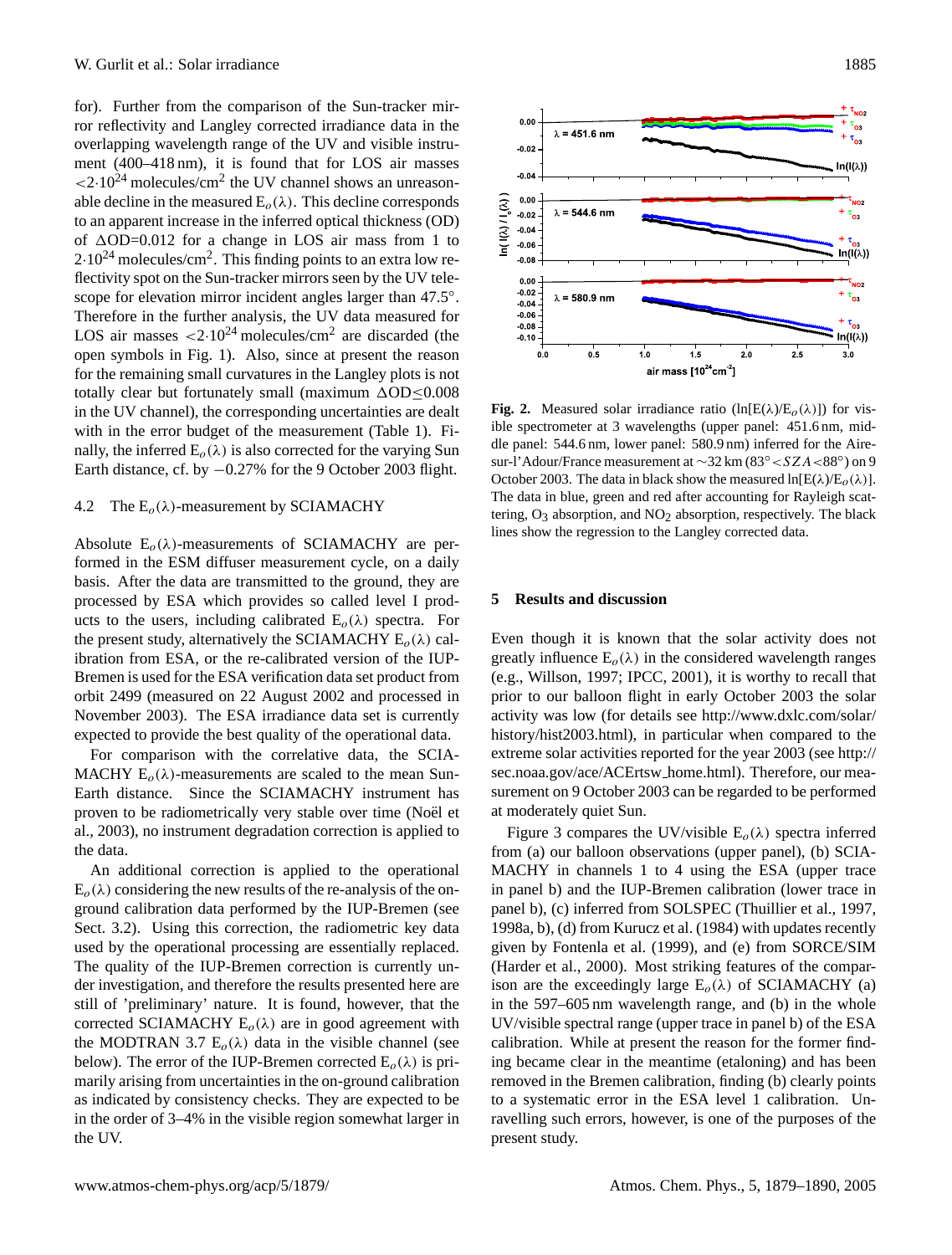

the revised IUP-Bremen calibration (lower curves); (c) from SOLSPEC (Thuillier et al., 1997, 1998a, b); (d) from Kurucz et al. (1984) with recent updates of Fontenla et al. (1999) (MODTRAN 3.7) and convolved to the spectral resolution of SCIAMACHY in the respective channels; **(e)** from SORCE/SIM (Harder et al., 2000). **Fig. 3.** Inter-comparison of measured solar irradiance spectra **(a)** for the DOAS measurements at Aire-sur-l'Adour at 32 km, on 9 October 2003; **(b)** for SCIAMACHY/ENVISAT in channel 1, 2, 3, and 4 using the present ESA SCIAMACHY calibration (upper curves) and

Therefore, in the following only those  $E_o(\lambda)$ - within the 415–6. measurements are inter-compared which are apparently the other sensors free from systematic errors. In the comparisons we refer less good  $(-0.5\%$ all measured  $E_o(\lambda)$  to the high resolution measurements of range given by t Kurucz et al. (1994) with the updates given by Fontenla et However, unlike al. (1999), i.e., MODTRAN 3.7, since it can be convolved to the actual spectral resolution of the former measurements using the WINDOAS software (M. Roozendael and C. Fayt, personal communication, 2000). Fitting two spectra to the resolution of the lower resolution spectrum (and by additional applying for  $\lambda$  <418 nm a 1.5 nm wide Gaussian smoothing for the balloon and SCIAMACHY  $E<sub>o</sub>(\lambda)$ -measurements), however, minimizes the residuals in ratioed spectra due to slightly different line shapes of the recorded solar Fraunhofer lines while the weak wavelength dependence (baseline) is maintained (Fig. 4).

Most notably is the relative good agreement of the considered solar spectra for wavelength above 415 nm, but the found departures are sometimes larger than the stated errors of the individual measurements.

In the visible spectral range (415–652 nm after the reason for the dip in the SCIAMACHY measurements at 610 nm has been identified and removed), typical departures are <1.7% (see Table 3). For the balloon measurements, a perfect agreement is found with the MODTRAN 3.7 spectrum

within the 415–650 nm (agreement to within 0.03%), but for the other sensors SOLPEC/ SORCE/SIM/SCIAMACHY is less good  $(-0.5\%, -0.3\%, \text{ and } -0.4\%)$ , but well within the range given by the errors of the individual measurements. However, unlike in the SOLSPEC/MODTRAN 3.7, and SORCE/SIM/MODTRAN 3.7 inter-comparisons, neither in the balloon nor in the SCIAMACHY inter-comparison, the weakly wavelength dependent departure (from +2% at 450 nm to −2% at 625 nm) is observed. Overall, beside the known deficits for SCIAMACHY, the comparison implies that our measured  $E_o(\lambda)$  spectrum is largely congruent with SOLSPEC, SORCE/SIM and the MODTRAN 3.7 Kurucz spectra, but not with the Kurucz et al. (1984) spectrum taking the Neckel and Labs (1984) calibration (for a comparison of MODTRAN 3.7 with the Kurucz et al., 1984 spectrum using the Neckel and Labs, 1984 calibration see Harrison et al., 2003). A similar conclusion is also drawn by Harrison et al. (2003), when comparing their  $E<sub>o</sub>(\lambda)$ -measurement with MODTRAN 3.7.

expectral range (415–652 nm after the reason the balloon, SORCE/SIM, SCIAMACHY, and SOLSPEC Conversely, in the UV spectral range (316.7–370 nm),  $E<sub>o</sub>(\lambda)$  spectra are all systematically lower (by  $-4\%, -6.2\%,$ −5.2%, −1.3% respectively) than the MODTRAN 3.7 spectrum. This finding is also indicated in the Harrison et al. (2003) study even though their measurement went down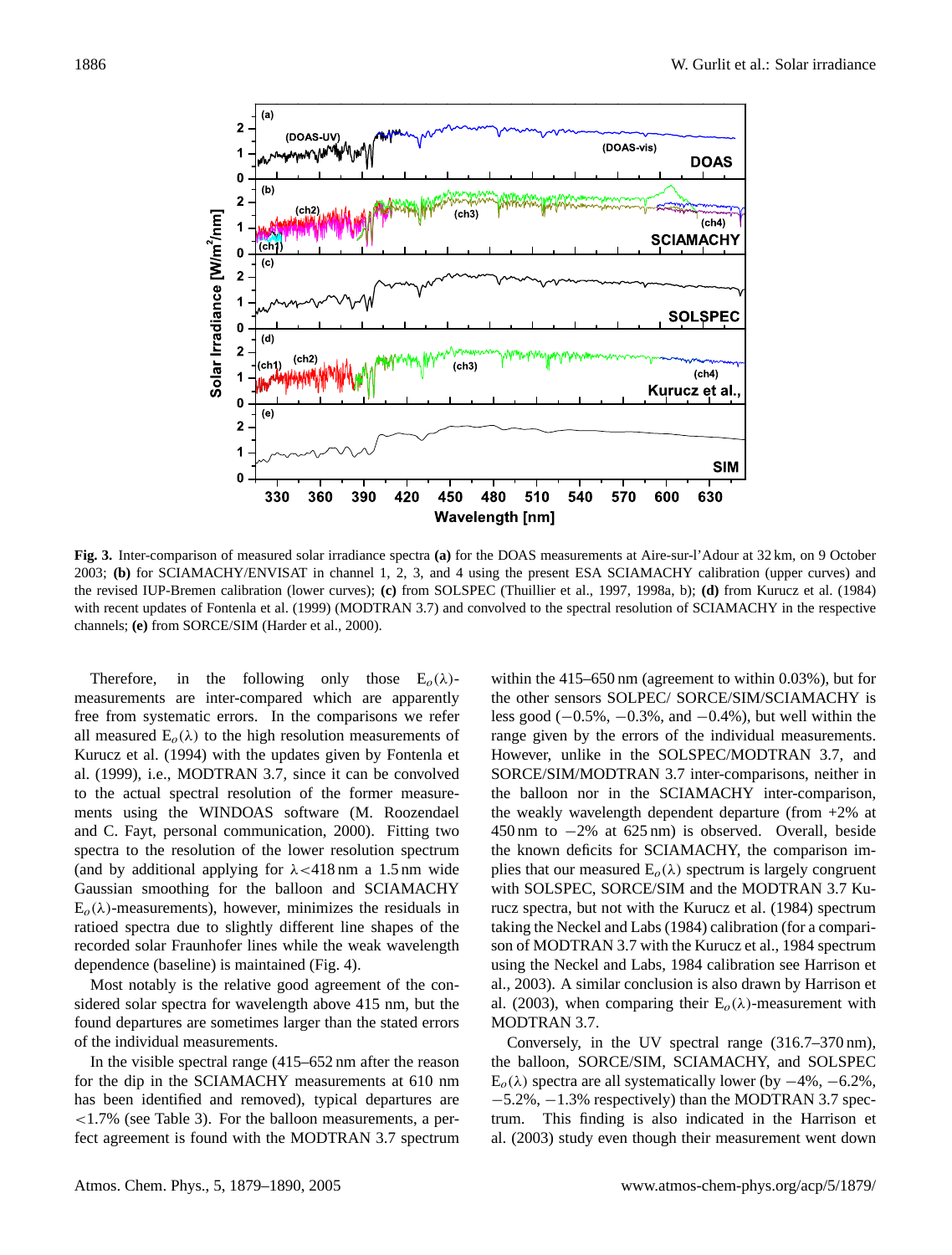

MACHY/ENVISAT in channel 1, 2, 3, and 4 using the revised IUP-Bremen calibration, and **(d)** SOLSPEC (Thuillier et al., 1997, 1998, b). For comparison, the MODTRAN 3.7 solar spectrum is convolved to the spectral resolution of the individual instruments, using a least square fitted Gaussian instrument function as provided by the WINDOAS fitting tool. For the balloon and SCIAMACHY measurements, an additional 1.5 nm wide Gaussian smoothing is applied to the ratioed spectra (light grey and pink lines) for  $\lambda$  <418 nm in order to illustrate baseline effects (filled black and pink lines, respectively). The red dashed lines separate the wavelength intervals for which the individual maggiuments are separated in Table 3. volupace in task of **Fig. 4.** Ratio of solar irradiance spectra  $(E_0(\lambda) / E_0(\lambda)_{MOD}$  referenced to the solar spectrum of Kurucz et al. (1984) with recent updates of Fontenla et al. (1999) (MODTRAN 3.7) with **(a)** the present measurement, **(b)** SORCE/SIM (Harder et al., 2000), **(c)** SCIAmeasurements are compared in Table 3.

to 360 nm only. Taking together all these results, there exists 1. We report of a body of evidence that the MODTRAN 3.7 solar spectrum direct Sun overestimates the UV-A solar flux by several percent. Overall our

Within the 370–415 nm interval, the comparison does not measurement provide a totally clear picture. Overall, out of the 4 solar to the discus spectra to which MODTRAN 3.7 are referred to 2 (our ob-<br>measurement servation and the data rom SOLSPEC) show larger  $E_o(\lambda)$  calibration p  $($   $\sim$  +2%) (as well as the Harrison et al., 2003 spectrum) than rors are due suggested by MODTRAN 3.7, but the other 2 are smaller (−0.5%, and −1.7% for SORCE/SIM and SCIAMACHY, respectively). In distinct wavelength sub-intervals (e.g., at 370–376 nm, 381–387 nm, and 400–408), however, the departure of the individual spectra from MODTRAN 3.7 are larger (typically up to 10%) even though the details may differ. This discrepancy may rather point to saturation effects due to strong solar Fraunhofer lines not properly accounted for when convolving the high resolution measurements of Kurucz et al. (1984) to the lower resolution balloon-borne, SORCE/SIM, SCIAMACHY and SOLSPEC measurements, than to a real discrepancy.

# **6 Conclusions**

Our study allows the following conclusions and recommendations to be made:

- 1. We report on  $E_0(\lambda)$  measurements by LPMA/DOAS direct Sun observations performed at 32 km altitude. Overall our observation confirms previous  $E_o(\lambda)$ measurements within the given error bars. According to the discussion given above, the error of the present measurement is dominated by errors arising from the calibration procedure. In particular the dominating errors are due to the (1) relatively weak emissivity of the used calibration lamps in the UV-A spectral range, and (2) errors arising from remaining optical alignment errors. Certainly, both identified major error sources can further be diminished by taking appropriate measures in future measurements.
- $\text{A}^{\text{H}}$  at most chem-physical extension et al., 2005), our balloon-point measured  $\text{E}_{\text{o}}(\lambda)$  indicates that MODTRAN 3.7 is system-2. In the visible range (435–650 nm), our measured  $E_o(\lambda)$ compares well with previous  $E_o(\lambda)$ -measurements of Kurucz et al. (1984) including the update given by Fontenla et al. (1999), SOLSPEC (Thuillier et al., 1997, 1998a, b) and SORCE/SIM (Harder et al., 2000). In agreement, with all other considered solar spectra (SORCE/SIM, SOLSPEC and SCIAMACHY using the IUP-Bremen calibration as well as those from Harrison et al., 2003), our balloon-borne meaatically too low in the UV-A 316.7–370 nm wavelength range. Further in the distinct several nm-wide wavelength bands within the 370–415 nm wavelength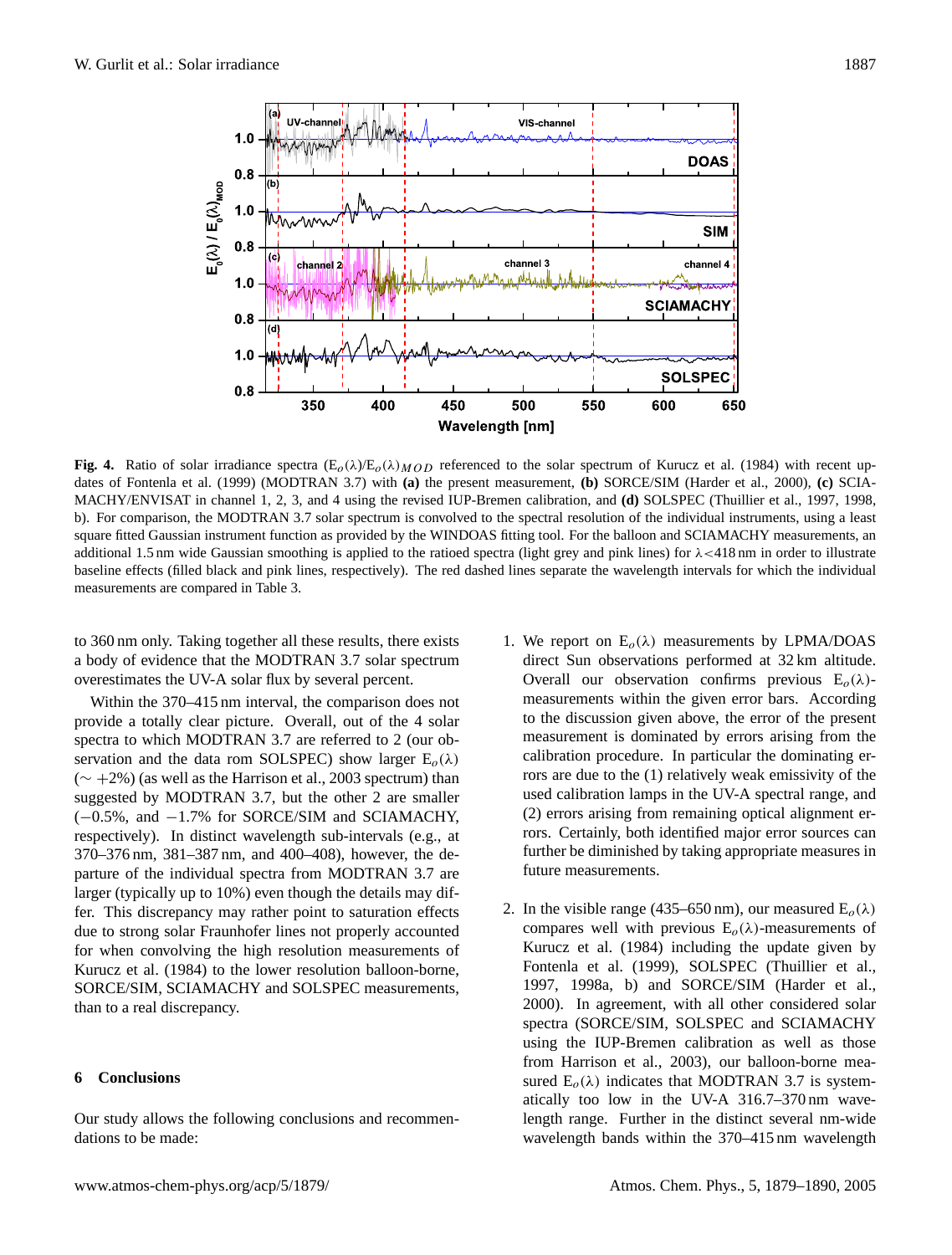|                    | wavelength interval (nm) |                |                 |                |                |  |  |
|--------------------|--------------------------|----------------|-----------------|----------------|----------------|--|--|
|                    | $325 - 370$              | 370-415        | $415 - 550$     | 550–650        | $325 - 650$    |  |  |
| present study      | 45.26 (96,1%)            | 59.66 (102,1%) | 255.86 (100,5%) | 174.41 (99,4%) | 535.19 (99,9%) |  |  |
| <b>SIM</b>         | 44.20 (93,8%)            | 58.18 (99.5%)  | 255.91 (100,5%) | 172.82 (98,5%) | 531.11 (99,1%) |  |  |
| <b>SCIAMACHY</b>   | 44.42 (94,3%)            | 57.47 (98,3%)  | 254.74 (100,0%) | 173.71 (99,0%) | 530.33 (99,0%) |  |  |
| <b>SOLSPEC</b>     | 46.49 (98,7%)            | 59.63 (102,0%) | 256.33 (100,7%) | 172.07 (98,0%) | 534.52 (99,8%) |  |  |
| <b>MODTRAN 3.7</b> | 47.12                    | 58.45          | 254.62          | 175.52         | 535.72         |  |  |

**Table 3.** Integrated solar irradiance  $(W/m^2)$  in distinct wavelength intervals. The numbers in the brackets give the solar irradiance relative to MODTRAN 3.7 for dedicated wavelength intervals.

interval, discrepancies among the individual spectra of up to 10% are found mostly due to saturation effects due to strong solar Fraunhofer lines not properly accounted for when convolving the high resolution measurements of Kurucz et al. (1984) to the lower resolution balloon, ENVISAT, SOLSPEC and SORCE/SIM measurements.

- 3. Our study also demonstrates that, the present ESA calibration implemented in the SCIAMACHY level 1 data processor needs to be changed c.f., to the data suggested by the IUP-Bremen re-calibration.
- 4. Further our study suggests that, by considering the available  $E_o(\lambda)$ -measurements in the UV-A and visible wavelength interval (Table 3), the integrated  $E_o(\lambda)$  is uncertain by as much as  $\sim$ 5 W/m<sup>2</sup>. Relating this uncertainty in  $E_o(\lambda)$  in the UV-A and visible wavelength intervals to atmospheric absorption (aA=0.05), transmission (T=0.65), and albedo  $(A=0.3)$  of the Earth (IPCC, 2001), leads to the following (estimated) uncertainties when taken on a global average:  $\Delta$ aA=0.065 W/m<sup>2</sup>,  $\Delta$ T=0.813 W/m<sup>2</sup>, and  $\Delta$ A=0.375 W/m<sup>2</sup>.
- 5. Since the solar irradiance is the driving force of the atmospheric photochemistry, the somewhat lower  $E_o(\lambda)$ found in the 370–410 nm wavelength interval and the systematically lower  $E_0(\lambda)$  in the 327–370 nm wavelengths range are accordingly expected to lower the photolysis frequencies of some important atmospheric trace gases (e.g.,  $NO<sub>2</sub>$ , BrO, OClO, IO, OIO, ...), with the consequence of decelerating atmospheric photochemistry.
- 6. Finally, a better knowledge of  $E_o(\lambda)$  is very helpful for the solar cell industry (for  $CuInSe<sub>2</sub>$  or amorphous Si cells threshold wavelengths are  $λ=1378$  nm and  $\lambda$ =720 nm, respectively) in order to (fine) adjust the wavelength dependent response of the solar cells.

An ASCII version of the  $E_0(\lambda)$ -data is available on the www page [http://www.iup.uni-heidelberg.de/institut/](http://www.iup.uni-heidelberg.de/institut/institut/forschung/groups/atmosphere/stratosphere/) [institut/forschung/groups/atmosphere/stratosphere/](http://www.iup.uni-heidelberg.de/institut/institut/forschung/groups/atmosphere/stratosphere/) and a note should be sent to the authors if they are used for non-scientific purposes.

*Acknowledgements.* Support of the project by Bundesministerium für Bildung und Forschung (BMBF) through grant 50EE0017, and 50EE0019. Additional support came through the European Space Agency by the ESABC project (AO 146, AO 465, AO 629 and AO 694). We thank the technical team of LPMA (Y. Té, P. Jeseck, and V. Ferreira) for the assistance given to perform successfully the balloon flights. We are also grateful to the CNES teams "l'equippe nacelles pointées" and balloon launching team from Aire-sur-l'Adour/France without which the successful launch of the balloons would have been impossible. We also acknowledge the support given by Physikalisch-Technische Bundesanstalt (PTB) Braunschweig (A. Höpe und P. Sperfeld) in the commissioning of the absolute radiometric standards.

Edited by: M. Dameris

# **References**

- Arking, A.: Absorption of solar energy in the atmosphere: Discrepancy between model and observation, Science, 273, 779–782, 1996.
- Bösch, H., Camy-Peyret, C., Chipperfield, M., Fitzenberger, R., Harder, H., Schiller, C., Schneider, M., Trautmann, T., and Pfeilsticker, K.: Inter comparison of measured and modeled stratospheric UV/vis actinic fluxes at large solar zenith angles, Geophys. Res. Lett., 28, 1179–1182, 2001.
- Bösch, H., Camy-Peyret, C., Chipperfield, M. P., Fitzenberger, R., Harder, H., Platt, U., and Pfeilsticker, K.: Upper limits of stratospheric IO and OIO inferred from center-to-limb-darkeningcorrected balloon-borne solar occultation visible spectra: Implications for total gaseous iodine and stratospheric ozone, J. Geophys. Res., 108, D15, 4455, doi:10.1029/2002JD003078, 2003.
- Bovensmann, H., Burrows, J. P., Buchwitz, M., Frerick, J., Noël, S., Rozanov, V. V., Chance, K. V., and Goede, A. H. P.: SCIA-MACHY: Mission Objectives and Measurement Modes, J. Atmos. Sci., 56, 127–150, 1999.
- Brault, J. and Neckel, H.: Unpublished solar spectra provided by Hamburger Sternwarte distributed through [http://www.hs.](http://www.hs.uni-hamburg.de/DE/Oef/Inf/Einbl/Sospec/sonnspec.html) [uni-hamburg.de/DE/Oef/Inf/Einbl/Sospec/sonnspec.html,](http://www.hs.uni-hamburg.de/DE/Oef/Inf/Einbl/Sospec/sonnspec.html) 1987.
- Burrows, J. P., Hölzle, E., Goede, A. P. H., Visser, H., and Fricke, W.: SCIAMACHY – Scanning Imaging Absorption Spectrometer for Atmospheric Chartography, Acta Astronautica, 35, 7, 445–451, 1995.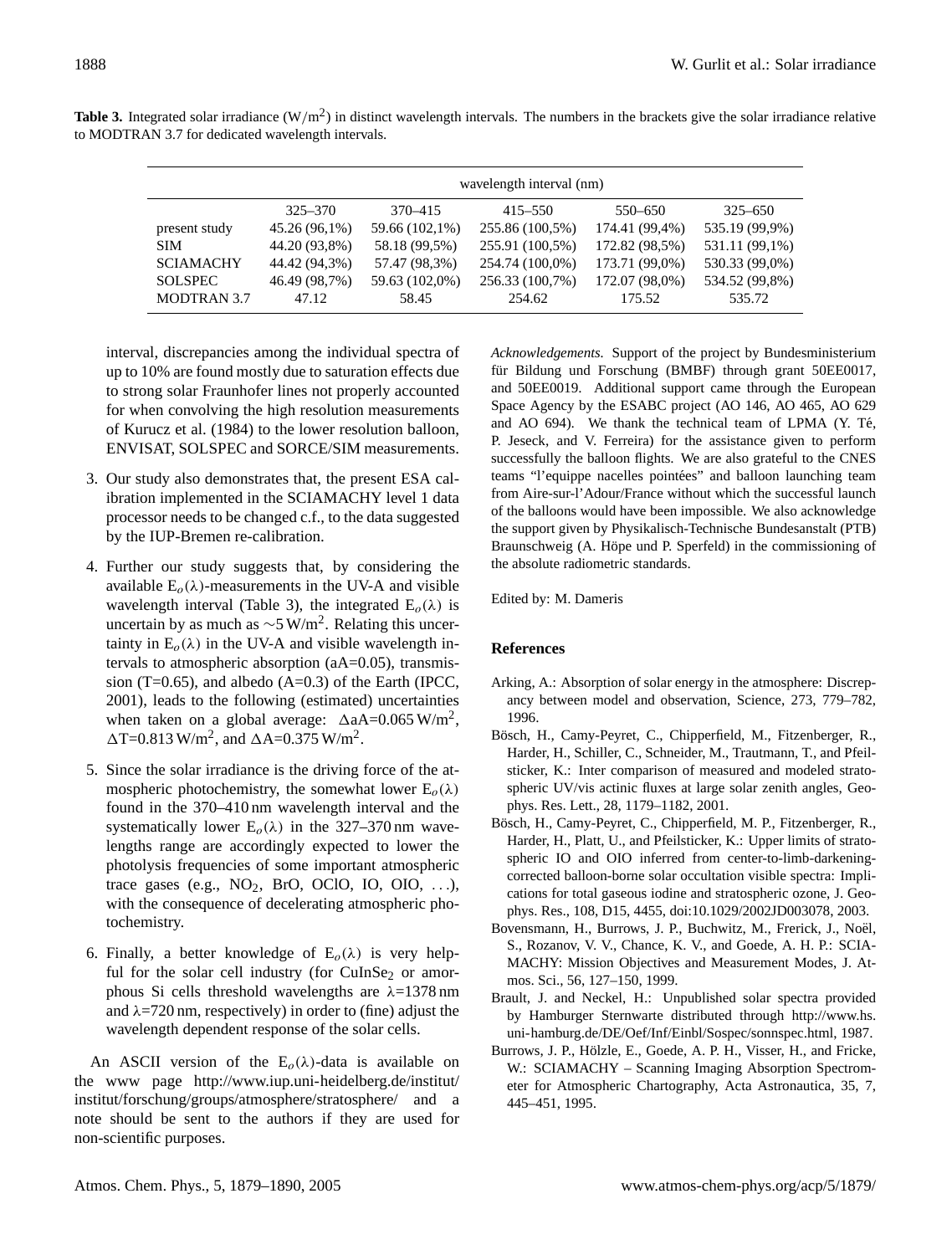- Camy-Peyret, C., Flaud, J. M., Perrin, A., Rinsland, C. P., Goldman, A., and Murcray, F.: Stratospheric  $N_2O_5$ , CH<sub>4</sub> and  $N_2O$  profiles from IR solar occultation spectra, J. Atmos. Chem., 16, 31–40, 1993.
- Eichmann, K.-U., Kaiser, J. W., von Savigny, C., Rozanov, A., Rozanov, V., Bovensmann, H., König, M., and Burrows, J. P.: SCIAMACHY limb measurements in the UV/vis spectral region: first results, Adv. Space Res., 34, 775–779, 2003.
- Ferlemann, F., Camy-Peyret, C., Fitzenberger, R., Harder, H., Hawat, T., Osterkamp, H., Perner, D., Platt, U., Schneider, M., Vradelis, P., and Pfeilsticker, K.: Stratospheric BrO profiles measured at different latitudes and seasons: Instrument description, spectral and profile retrieval, Geophys. Res. Lett., 25, 3847– 3850, 1998.
- Ferlemann, F., Bauer, N., Fitzenberger, R., Harder, H., Osterkamp, H., Perner, D., Platt, U., Schneider, M., Vradelis, P., and Pfeilsticker, K.: A new DOAS-instrument for stratospheric balloonborne trace gas studies, J. Applied Optics, 39, 2377–2386, 2000.
- Fitzenberger, R., Bösch, H., Camy-Peyret, C., Chipperfield, M. P., Harder, H., Platt, U., Sinnhuber, B.-M., Wagner, T., and Pfeilsticker, K.: First Profile Measurements of Tropospheric BrO, Geophys. Res. Lett., 27, 2921–2924, 2000.
- Fontenla, J., White, O. R., Fox, P. A., Avrett, E. H., and Kurucz, R. L.: Calculation of solar irradiances, I. Synthesis of the solar spectrum, Astrophys. J., 518, 480–500, 1999.
- Frerick, J., Bovensmann, H., Noël, S., Burrows, J. P., and Dobber, M.: SCIAMACHY on-ground and in-flight calibration, performance verification and monitoring concepts, edited by: Barnes, W. L., Proc. of SPIE, Earth Observing Systems II, 3117, 176– 187, 1997.
- Harder, H., Camy-Peyret, C., Ferlemann, F., Fitzenberger, R., Hawat, T., Osterkamp, H., Perner, D., Platt, U., Schneider, M., Vradelis, P., and Pfeilsticker, K.: Stratospheric BrO Profiles Measured at Different Latitudes and Seasons: Atmospheric Observations, Geophys. Res. Lett., 25, 3843–3846, 1998.
- Harder, H., Bösch, H., Camy-Peyret, C., Chipperfield, M., Fitzenberger, R., Payan, S., Perner, D., Platt, U., Sinnhuber, B., and Pfeilsticker, K.: Comparison of measured and modeled stratospheric BrO: Implications for the total amount of stratospheric bromine, Geophys. Res. Lett., 27 , 3695–3698, 2000.
- Harder, J., G. Lawrence, G. Rottman, and T. Woods, The Spectral Irradiance Monitor (SIM) for the SORCE Mission, Proc. SPIE, 4135, pp. 204–214, see: [http://lasp.colorado.edu/sorce/](http://lasp.colorado.edu/sorce/presentation/SORCE_Brochure_10_25_FINAL.pdf) [presentation/SORCE](http://lasp.colorado.edu/sorce/presentation/SORCE_Brochure_10_25_FINAL.pdf) Brochure 10 25 FINAL.pdf, 2000.
- Harrison, L., Kiedron, P., Berndt, J., and Schlemmer, J.: Extraterrestrial solar spectrum 360–1050 nm from Rotating Shadowband Spectroradiometer measurements at the Southern Great Plains (ARM) site, J. Geophys. Res., 108, D14, 4424, doi:10.1029/2001JD001311, 2003.
- Hawat, T. M., Camy-Peyret, C., and Torguet, R. J.: A Suntracker for atmospheric remote sensing, Optical Engineering, 37(05), 1633– 1642, 1998.
- Huguenin, D.: Design and performance of stratospheric balloonborne platforms for infrared astrophysical observations, Infrared Phys. Techno., 35 (2/3), 195–202, 1994.
- IPCC: Third Assessment Report Climate Change 2001: WMO, Geneve, Switzerland, 2001.
- Kerr, R. A.: Darker clouds promise brighter future for climate models, Science, 267, 454, 1995.
- Kurucz, R. L.: The solar spectrum, in: The Solar Interior and Atmosphere, edited by: Cox, A. N., Livingston, W. C., and Matthews, M., University of Arizona Press, Tucson, Ariz., 663–669, 1992.
- Kurucz, R. L., Furenhild, I., Brault, J., and Testermann, L.: Solar flux atlas from 296 to 1300 nm, National Solar Observatory Atlas No. 1, June 1984, [\(ftp://ftp.noao.edu/fts/fluxatl\)](ftp://ftp.noao.edu/fts/fluxatl), 1984.
- Neckel, H. and Labs, D.: The solar radiation between 3300 and 12 500 A◦ , Sol. Phys., 90, 205–258, 1984.
- Noël, S., Wuttke, M. W., Skupin, J., Bovensmann, H., Burrows, J. P., Gottwald, M., and Krieg, E.: The SCIAMACHY instrument on ENVISAT: First performance monitoring results, Proc. of International Geoscience and Remote Sensing Symposium (IEEE-IGARSS), Learning from Earth's shapes and colors, 21–25 July 2003, Toulouse, France, 2003.
- Payan, S., Camy-Peyret, C., Lefèvre, F., Jeseck, P., Hawat, T., and Durry, G.: First direct simultaneous HCl and  $ClONO<sub>2</sub>$  profile measurements in the Arctic vortex, Geophys. Res. Lett., 25, 2663–2666, 1998.
- Penndorf, R.: Table of the refractive index for standard air and the Rayleigh scattering coefficient for the spectral region between 0.2 to 20.0  $\mu$ m and their application to atmospheric optics, J. Opt. Soc. Am. 47, 176–182, 1957.
- Pfeilsticker, K., Sturges, W. T., Bösch, H., Camy-Peyret, C., Chipperfield, M. P., Engel, A., Fitzenberger, R., Müller, M., Payan, S., and Sinnhuber, B.-M.: Lower stratospheric organic and inorganic bromine budget for the arctic winter 1998/99, Geophys. Res. Lett., 27, 3305–3308, 2000.
- Pfeilsticker, K., Bösch, H., Camy-Peyret, C., Fitzenberger, R., Harder, H., and Osterkamp, H.: First Atmospheric Profile Measurements of UV/visible O<sub>4</sub> Absorption Band Intensities: Implications for the Spectroscopy, and the Formation Enthalpy of the O2-O2 Dimer, Geophys. Res. Lett., 28 , 4595–4598, 2001.
- Platt, U. and Stutz, J.: Differential optical absorption spectroscopy (DOAS), Principle and Applications, Springer Verlag Heidelberg, ISBN 3-340-21193-4, 2004.
- Rozanov, A., Rozanov, V., and Burrows, J. P.: A numerical radiative transfer model for a spherical planetary atmosphere: Combined differential-integral approach involving the Picard iterative approximation, JQSRT, 69, 491–512, 2001.
- Skupin, J., Noël, S., Wuttke, M. W., Bovensmann, H., and Burrows, J. P.: Calibration of SCIAMACHY in-flight measured irradiances and radiances-first results of level 1 validation, Proc. of the Envisat Validation Workshop (SP-531), ESA Publications Division, 2002.
- Thuillier, G., Hersé, M., Simon, P. C., Labs, D., Mandel, H., and Gillotay, D.: Observation of the UV solar irradiance between 200 and 350 nm during the ATLAS-1 mission by the SOLSPEC spectrometer, Sol. Phys., 171, 283–302, 1997.
- Thuillier, G., Hersé, M., Simon, P. C., Labs, D., Mandel, H., Gillotay, D., and Foujols, T.: The visible solar spectral irradiance from 350 to 850 nm as measured by the SOLSPEC spectrometer during the ATLAS-1 mission, Sol. Phys., 177, 41–61, 1998a.
- Thuillier, G., Hersé, M., Simon, P. C., Labs, D., Mandel, H., and Gillotay, D.: Solar radiometry and solar spectral irradiance: Observation of the solar spectral irradiance from 200 nm to 870 nm during the ATLAS 1 and ATLAS 2 missions by the SOLSPEC spectrometer, Metrologia, 35, 689–697, 1998b.